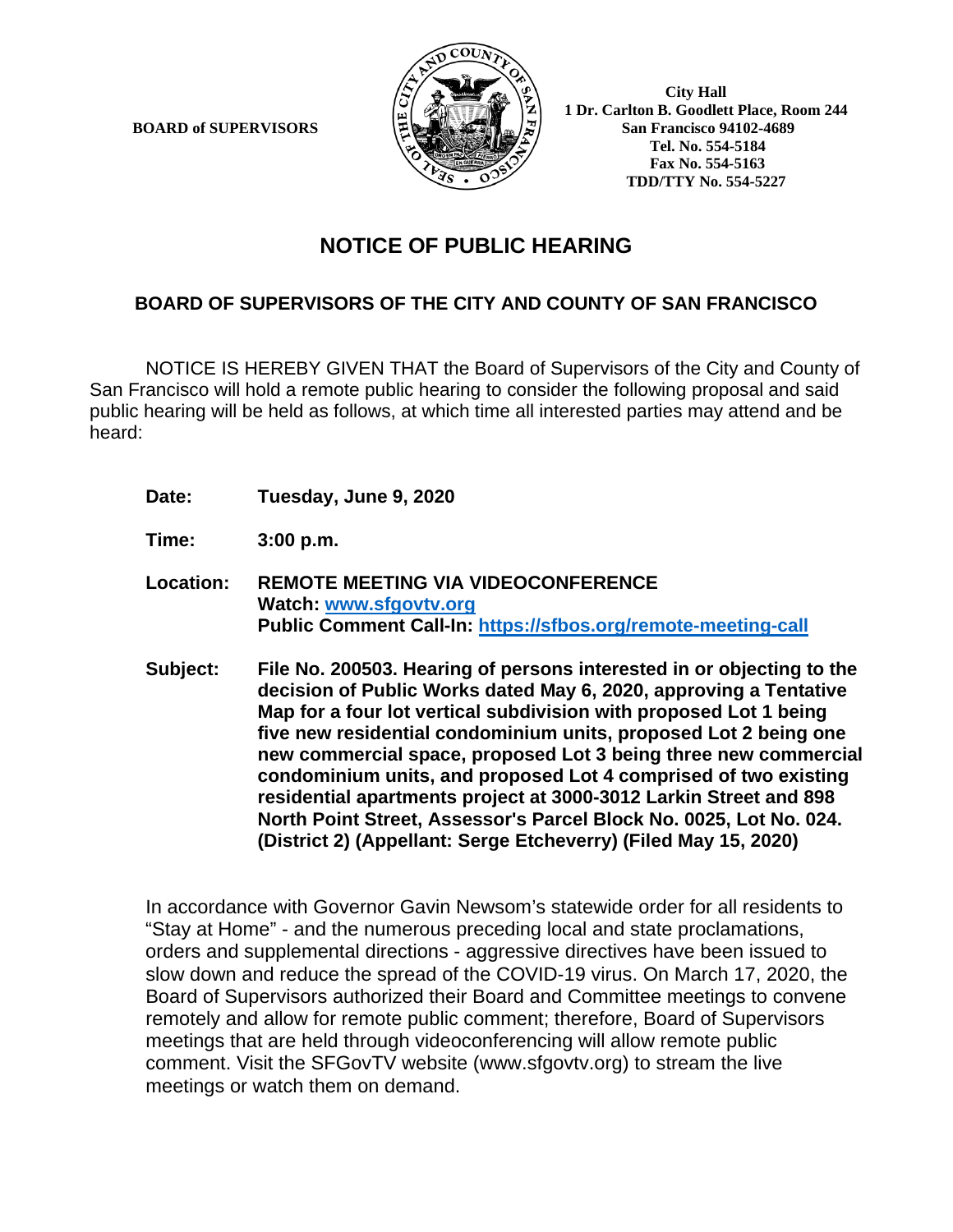Hearing Notice - Tentative Subdivision Map Appeal - 3000-3012 Larkin and 898 North Point Street Hearing Date: June 9, 2020

## **PUBLIC COMMENT CALL-IN: https://sfbos.org/remote-meeting-call**

As the COVID-19 disease progresses, please visit the Board's website regularly to be updated on the current situation as it affects the legislative process and the Board of Supervisors.

In accordance with Administrative Code, Section 67.7-1, persons who are unable to attend the hearing on this matter may submit written comments prior to the time the hearing begins. These comments will be made as part of the official public record in this matter and shall be brought to the attention of the Board of Supervisors. Written comments should be addressed to Angela Calvillo, Clerk of the Board, City Hall, 1 Dr. Carlton B. Goodlett Place, Room 244, San Francisco, CA, 94102. Information relating to this matter is available in the Office of the Clerk of the Board and agenda information relating to this matter will be available for public review on Friday, June 5, 2020.

1 Cadridge

Clerk of the Board of Supervisors City and County of San Francisco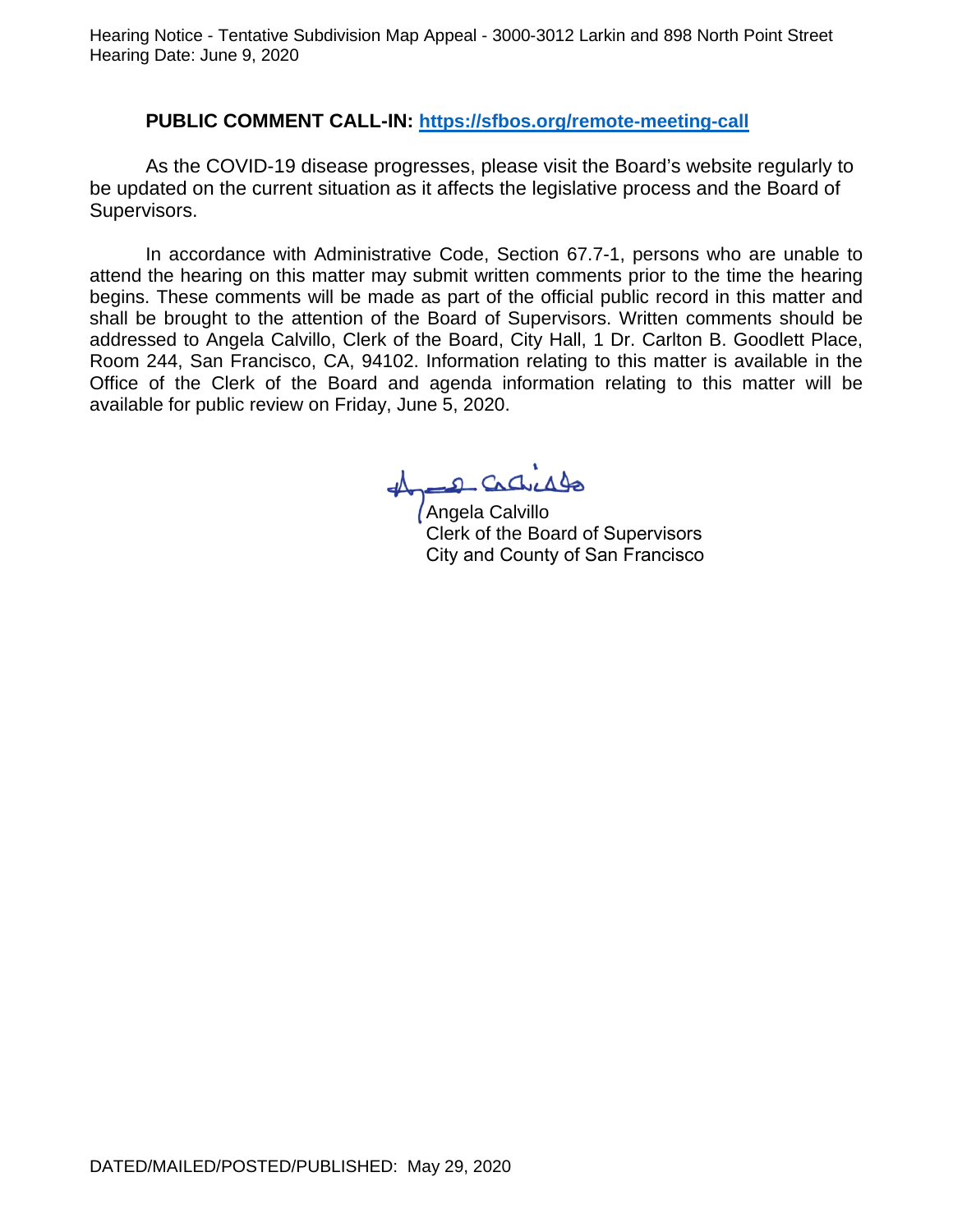# $P$ UBLIC  $N$ OTICES *SAN MATEO COUNTY: 650-556-1556 SAN FRANCISCO: 415-314-1835* **SEXAMINET**

*SAN MATEO COUNTY: 650-556-1556 E-mail: smlegals@sfmediaco.com*

SAN FRANCISCO EXAMINER . DALY CITY INDEPENDENT . SAN MATEO WEEKLY . REDWOOD CITY TRIBUNE . ENQUIRER-BULLETIN . FOSTER CITY PROGRESS . MILLBRAE - SAN BRUNO SUN . BOUTIQUE & VILLAGER

### **GOVERNMENT**

## **NOTICE OF REGULAR MEETING SAN FRANCISCO BOARD OF SUPERVISORS LAND USE AND TRANSPORTATION COMMITTEE JUNE 1, 2020**

**- 1:30 PM**  This meeting will be held remotely through videoconferencing. Public comment will be available via telephone at (415) 655- 0001 / Access Code: 921 413 607 .Visit www.sfgovtv. org to stream video of the live meeting or watch on SF Cable Channel 26. Visit www. sfbos.org/remote-meeting-call on the day of the meeting to retrieve an online link to watch the meeting, and to receive instructions for providing public comment via telephone. Visit www.sfbos. org for more information. The agenda packet and legislative files are available for review at https://sfbos.org/legisaltivereasearch-center-lrc calling (415) 554-5184.

### **NOTICE OF REGULAR MEETING SAN FRANCISCO BOARD OF SUPERVISORS RULES COMMITTEE**

**JUNE 1, 2020 - 10:00 AM**<br>This meeting will be<br>held remotely through<br>videoconferencing. Public This meeting will be held remotely through videoconferencing. Public comment will be available via telephone at 1-415-655- 0001 / Access Code: 921 413 607. Visit www.sfgovtv. org to stream video of the live meeting or watch on SF Cable Channel 26. Visit www. sfbos.org/remote-meeting-call on the day of the meeting to retrieve an online link to watch the meeting, and to receive instructions for providing public comment via telephone. Visit www.sfbos. org for more information. The agenda packet and legislative files are available for review at https://sfbos.org/legisaltive-reasearch-center-lrc or by calling (415) 554-5184.

### **NOTICE OF PUBLIC HEARING BOARD OF SUPERVISORS OF THE CITY AND COUNTY OF SAN**

**FRANCISCO** NOTICE IS HEREBY GIVEN THAT the Board of Supervisors of the City and County of San<br>Francisco will hold a remote public hearing to consider the following proposal and said<br>public hearing will be held<br>as follows, at which time all interested parties may attend<br>and be heard:<br>**Date: Tuesday, June 9, 2020** 

**Time: 3:00 p.m. Location: REMOTE MEETING VIA V I D E O C O N F E R E N C E Watch: www.sfgovtv.org Public Comment Call-In: https://sfbos.org/remote-**

**meeting-call Subject: File No. 200503.** Hearing of persons interested<br>in or objecting to the decision<br>of Public Works dated<br>May 6, 2020, approving<br>a Tentative Map for a four<br>lot vertical subdivision with<br>proposed Lot 1 being five new residential condominium units, proposed Lot 2 being one new commercial space, proposed Lot 3 being three new commercial condominium units, and proposed Lot 4<br>comprised of two existing **residential apartments project** 

at 3000-3012 Larkin Street and 898 North Point Street,<br>Assessor's Parcel Block No.<br>0025, Lot No. 024. (District 2) (Appellant: Serge Etcheverry) (Filed May 15, 2020) In accordance with Governor grant the petition without a hearing. Notice of Hearing: Date: 7/8/2020, Time: 9am, Dept.: PJ, The address of the court is 400 County Center, Redwood

Gavin Newsom's statewide<br>order for all residents to "Stay<br>at Home" - and the numerous<br>preceding local and state<br>proclamations, orders and supplemental directions - aggressive directives have been issued to slow down and reduce the spread of the COVID-19 virus. On<br>March 17, 2020, the Board<br>of Supervisors (authorized) their Board and Committee<br>
meetings to convene remotely<br>
and allow for remote public<br>
comment; therefore, Board<br>
of Supervisors meetings<br>
that are held through<br>
videoconferencing will allow remote public comment.<br>Visit the SFGovTV website<br>(www.sfgovtv.org) to stream the live meetings or watch<br>them on demand. PUBLIC COMMENT CALL-IN: https:// sfbos.org/remote-meeting-call<br>As the COVID-19 disease City, CA 94063, Hall of Justice A copy of this Order to Show Cause shall be published at least once each week for four successive weeks prior to the date set for hearing on the petition in the following<br>newspaper of general newspaper of general circulation, printed in this county: The Examiner Date: May 22, 2020 Jonathan E. Karesh Judge of the Superior Court 5/29, 6/5, 6/12, 6/19/20 **NPEN-3368330# EXAMINER - BOUTIQUE & VILLAGER FICTITIOUS BUSINESS NAMES**

### **FICTITIOUS BUSINESS NAME STATEMENT** File No. 284375 The following person(s) is

Original 5/29, 6/5, 6/12, 6/19/20 **NPEN-3368424# EXAMINER - BOUTIQUE &** 

**FICTITIOUS BUSINESS NAME STATEMENT** File No. 284402 The following person(s) is (are) doing business as: **SpoonfulOne**, 1160 Chestnut Street, Menlo Park, CA 94025, County of San Mateo BEFORE Brands, Inc., 1160 Chestnut Street, Menlo Park, CA 94025 This business is conducted by

The registrant(s) commenced to transact business under the fictitious business name or names listed above on N/A I declare that all information in this statement is true and correct. (A registrant who declares as true information which he or she knows to be false is guilty of a crime.) S/ Benson Thomander, Chief Financial Officer This statement was filed with the County Clerk of San Mateo County on May 15, 2020 Mark Church, County Clerk Glenn S. Changtin, Deputy

**VILLAGER**

a Corporation

Clerk

Original 5/29, 6/5, 6/12, 6/19/20 **NPEN-3368240#**

legislative process and the<br>Board of Supervisors. In accordance with<br>Administrative Code, Section<br>67.7-1, persons who are<br>unable to attend the hearing on this matter may submit<br>written comments prior to<br>the time the hearing begins. These comments will be made as part of the official public record in this matter and shall be brought to the attention of the Board of Supervisors. Written comments should be addressed to Angela Calvillo, Clerk of the Board, City Hall, 1 Dr. Carlton B. Goodlett Place, Room 244, San Francisco, CA,<br>94102. Information Lrelating<br>to this matter is available in the Office of the Clerk of the Board and agenda information relating to this matter will be available for public review on<br>Friday, June 5, 2020.<br>Angela Calvillo Clerk of the This business is conducted by an Individual. The registrant(s) commenced to transact business under the fictitious business name County on May 12, 2020 Mark Church, County Clerk Glenn S Changtin, Deputy Clerk

progresses, please visit the Board's website regularly to be updated on the current<br>situation as it affects the

# **CIVIL**

**Board** 

### **ORDER TO SHOW CAUSE FOR CHANGE OF NAME**

Case No. 20CIV02171 Superior Court of California, County of San Mateo Petition of: Troy Luciano for Change of Name TO ALL INTERESTED PERSONS: Petitioner Troy Luciano filed a petition with this court for decree changing names as follows: Troy Luciano to Gabriel Troy

Luciano The Court orders that all persons interested in this matter appear before this court at the hearing indicated below to show cause, if any, why the petition for change of name should not be granted. Any person objecting to the name changes described above must file a written objection that includes the reasons for the objection at least two court days before the matter is scheduled to<br>be heard and must appear heard and must appear at the hearing to show cause why the petition should not be granted. If no written objection is timely filed, the court may **EXAMINER - BOUTIQUE & VILLAGER**

**FICTITIOUS BUSINESS NAME STATEMENT** File No. A-0390610-00 Fictitious Business Name(s):<br>**ELOQUENT WOMAN<br>MAGAZINE, 601 VAN NESS<br>AVE, BLDG E3-335, SAN FRANCISCO, CA 94102**, County of SAN FRANCISCO Registered Owner(s): REYNA (aka SHANNON) LEE, 601 VAN NESS<br>AVE BLDG E3-335, SAN<br>FRANCISCO, CA 94102

The business is conducted by: AN INDIVIDUAL The registrant commenced to transact business under

the fictitious business name or names listed above on 07/23/2019 I declare that all information

in this statement is true and correct. (A registrant who declares as true any material matter pursuant to Section 17913 of the Business and Professions code that the registrant knows to be false guilty of a misdemeanor punishable by a fine not to exceed one thousand dollars (\$1,000).) S/ REYNA LEE

This statement was filed with the San Francisco County Clerk on MAY 06,2020 NOTICE-In accordance with Subdivision (a) of Section 17920, a Fictitious Name Statement generally expires at the end of five years from the date on which it was filed<br>in the office of the County in the office of the County Clerk, except, as provided in Subdivision (b) of Section 17920, where it expires 40 days after any change in the facts set forth in the statement pursuant to Section 17913 other than a change in the residence address of a registered owner. A new Fictitious Business Name Statement must be filed before the expiration. The filing of this statement does not of itself authorize the use in this state of a Fictitious Business Name in violation of the rights of another under federal, state, or common law (See Section 14411 et seq., Business and Professions Code). 5/22, 5/29, 6/5, 6/12/20 **CNS-3367209# SAN FRANCISCO** 

**EXAMINER**

## **GOVERNMENT**

**Invitation for Bid 2020- 081 (Re-bid) Cloud Hall Steam** 

### **Line Shoring and Site Renovation**

City College of San Francisco **Bids due Tuesday June 16, 2020 @ 1 PM**

**IFB #2020- 081 (Re-bid) : Cloud Hall Steam Line Shoring and Site Cloud Hall Steam:**<br>**Site Renovation . Bid**<br>**Site Renovation . Bid** documents will be available on 05/29/2020 from https:// www.ccsf.edu/en/about-citycollege/administration/vcfa/ facilities\_planning/Facilities/ construction.html. For questions, email facilities@ ccsf.edu. Submit bids to the Office of Facilities Planning and Construction, 50 Frida Kahlo Way, Bungalow 606, San Francisco, CA 94112. Bids due **06/16/2020** at 1 PM. Required License – "A" or "B", Project Estimate \$65,000 This project is a public works project subject to prevailing wage laws. Small/ local businesses welcome. Right to reject any/all bids. Advertising dates: 05/29/2020 and 06/05/2020. 5/29, 6/5/20 **CNS-3368599# SAN FRANCISCO EXAMINER**

# **NOTICE OF PUBLIC**

**HEARING NOTICE IS HEREBY GIVEN THAT THE ORDINANCE ESTABLISHING SALARY PLAN FOR THE OFFICERS AND EMPLOYEES OF THE PORT OF REDWOOD CITY, AND REPEALING ALL ORDINANCES, OR PORTIONS THEREOF, IN<br>CONFLICT HEREWITH WILL** be considered for adoption by the Board of Port Commissioners of the City of Redwood City at its regularly scheduled meeting on the 10th day of June 2020 at 8:00 AM. in the Board's Meeting Room, Port Administration Building, 675 Seaport Blvd, Redwood City, CA. 94063. The public hearing on the adoption of the ordinance will be open to members of the public via teleconference. Members of the public may dial (669) 900-6833 or (346) 248-7799 meeting ID 939 7722 0617 and will then be recognized by

the Chair of the Board of Port Commissioners. **O R D I N A N C E ESTABLISHING SALARY PLAN FOR THE OFFICERS AND EMPLOYEES OF THE PORT OF REDWOOD CITY, AND REPEALING**  ALL ORDINANCES, OR<br>PORTIONS THEREOF, IN<br>CONFLICT HEREWITH.<br>THE BOARD OF PORT<br>CIMINSSIONERS OF THE<br>COMMISSIONERS OF THE<br>CITY OF REDWOOD CITY<br>AS FOLLOWS:<br>THE ANDING THE ANIUAL<br>SAIATY TANGES TO CACH POSITION<br>SAIATY TANGES TO

of employment with the Port<br>of Redwood City are hereby<br>established in accordance<br>with the schedule shown<br>below. The specific salary for the Port Manager ("Executive Director") shall be established as per Section 2 and the specific salary for all other positions shall be established as per Section 3. **POSITION** SALARY RANGES

Port Manager (Executive Director) \$195,000 - \$254,000 Director of Operations \$150,000 - \$195,000 Manager of Operations & Programs \$ 80,000 - \$130,000

Director of Finance & Administration \$150,000 - \$195,000 Business Development Manager \$ 70,000 - \$100,000 Executive Assistant/Clerk of the Board \$ 60,000 - \$ 94,000 Accounting Clerk/Accountant \$ 55,000 - \$ 89,000

Executive Assistant Administration \$ 55,000 - \$ 79,000 Port Maintenance J \$ 41,000  $-$  \$ 78,000

Facilities Supervisor \$ 50,000<br>- \$ 90.000 - \$ 90,000 SECTION 2. The Board of Port Commissioners may specify additional terms and conditions of employment for the Executive Director pursuant to a written agreement. Said agreement shall state the compensation to be received by the Executive Director and shall specify his/her annual salary

in an amount not to exceed<br>the salary stated in Section 1.<br><u>SECTION 3.</u> (a) The annual

salary for each position other than the position of Executive Director shall be established from time to time by the Executive Director within the salary range for each position as specified in Section 1. (b) Initial appointments shall normally be made at a salary equal to the lowest amount of applicable range. Such appointments may be made at a rate between the minimum and maximum of a salary range when justified upon consideration of: (1) difficulty of locating qualified personnel; and/or (2) an appointee's experience, education, knowledge of the particular duties required, and other criteria as may be related to such consideration on the basis of merit. (c) An employee may be eligible for a salary increase upon satisfactory completion of six (6) consecutive months of employment and upon consideration of said<br>employee's performance employee's performance and other criteria related to awarding increased compensation on the basis of merit. Such adjustment, if any, shall be made by the Executive Director in the exercise of his/ her sound discretion.

(d) An employee may be eligible for a salary increase upon satisfactory completion of a minimum period of one (1) year's employment and upon consideration of said employee's performance and other criteria related to awarding increased compensation on the basis of merit. Such adjustment, if any, shall be made by the Executive Director in the exercise of his/ her sound discretion.

SECTION 4. The Port of<br>Redwood City shall pay the<br>employer contribution to the<br>California Public Employees Retirement System (CalPERS). In addition, for and on behalf of its employees enrolled in CalPERS on or prior to October 13, 2011, the Port of Redwood City shall also pay to CalPERS, 3% of Tier-1 employees and 2% of Tier-2 employees of the 8% contribution otherwise payable

by the employee.<br>SECTION 5. The Executive<br>Director is hereby authorized to employ such part-time or temporary personnel as are necessary to carry out the normal operations of the Port, provided however, that (1) compensation is limited to no more than \$10,000 during any fourteen (14) day period; and (2) funds shall have been appropriated for such purposes during the Fiscal Year for which such employment is retained. All such part-time or temporary personnel shall be subject to dismissal by the Executive Director without notice at any time and without cause.<br>SECTION 6. This Ordinance

shall be effective thirty (30) days after its adoption. SECTION 7. All ordinances<br>and portions of ordinances in conflict herewith, to the extent of such conflict, are hereby<br>repealed. \* \* \* \* \* htroduced repealed. \* \* \* \* \*Introduced on the 13th day of May, 2020. 5/29/20 **SPEN-3368561#**

## **EXAMINER - REDWOOD CITY TRIBUNE**

**NOTICE OF PUBLIC HEARING NOTICE IS HEREBY GIVEN THAT THE ORDINANCE A P P R O P R I A T I N G ANTICIPATED REVENUES**  **AND OTHER GENERAL FUNDS OF THE PORT OF REDWOOD CITY FOR THE FISCAL YEAR JULY 1, 2020-JUNE 30, 2021** will be considered for adoption by the Board of Port Commissioners of the City of Redwood City at its regularly scheduled meeting on the 10th day of June 2020 at 8:00 AM in the Board's Meeting Room, Port Administration Building, 675 Seaport Blvd, Redwood City, CA. 94063. The public hearing on the adoption of the ordinance will be open to members of the public via teleconference. Members of the public may dial (669) 900-6833 or (346) 248-7799 meeting ID 939 7722 0617 and will then be recognized by the Chair of the Board of Port Commissioners. **O R D I N A N C E** 

**A P P R O P R I A T I N G ANTICIPATED REVENUES AND OTHER GENERAL FUNDS OF THE PORT OF REDWOOD CITY FOR THE FISCAL YEAR JULY 1, 2020 – JUNE 30, 2021. BE IT ORDAINED BY THE BOARD OF PORT COMMISSIONERS OF THE** 

**CITY OF REDWOOD CITY, AS FOLLOWS: WHEREAS, an annual budget containing an estimate of the revenues and expenses of the Port of Redwood City for the Fiscal Year beginning July 1, 2020, and ending June 30, 2021, has been presented to and approved by the Board of Port Commissioners of the Port of Redwood City; and WHEREAS, said Board desires and intends to appropriate and authorize the expenditure of said anticipated revenues in accordance with the abovementioned budget.**

**NOW THEREFORE; BE IT ORDAINED BY THE PORT OF REDWOOD CITY BOARD OF PORT COMMISSIONERS OF THE CITY OF REDWOOD CITY, AS FOLLOWS: SECTION 1. GENERAL. The estimated revenues of the Port of Redwood** 

**City for Fiscal Year July 1, 2020 – June 30, 2021, and all unexpended and**  unencumbered monies<br>remaining in the Port funds<br>at the close of Fiscal Year<br>July 1, 2019 – June 30, 2020<br>are hereby allocated and<br>appropriated as hereinafter<br>provided.<br>SECTION 2. OPERATING<br>SECTION 2. OPERATIONS.

**The sums hereinafter specified are hereby appropriated from general Port funds for the payment of operating expenses in connection with the operation of the Port of Redwood City during Fiscal Year July 1, 2020 – June 30, 2021, and the expenditure of said sums for the purposes stated herein is hereby** 

**authorized:**<br>Line Item 1. Marine Terminal<br>\$ 2,146,231

Line Item 2. Recreational Boating \$ 608,333 Line Item 3. Commercial \$ 349,937

Line Item 4. Infrastructure \$ 798,304

Line Item 5. General<br>Maintenance \$ 270,632<br>Total-Operations \$ 4,173,437<br>**SECTION 3. OPERATING<br>EXPENSES ADMINISTRATION. The** 

**sums hereinafter specified are hereby appropriated from general Port funds for** 

**the payment of operating expenses in connection with the administration of the Port of Redwood City during Fiscal Year July 1, 2020 – June 30, 2021, and the expenditure of said sums for the purposes stated herein is hereby authorized:** Line Item 1. Admin Salaries,

Taxes & Benefits \$ 970,253 Line Item 2. Office & Administrative Expenses \$ 154,642

Line Item 3. Professional Services \$ 336,800 Line Item 4. Promotion & Marketing \$ 245,800

Line Item 5. Depreciation<br>(Admin only)\$26,019<br>Total-Administration

\$1,733,514

**SECTION 4. SUBVENTION. The sum of Five Hundred Forty One Thousand and Six Hundred Forty Two dollars (\$541,642) for voluntary Subvention to the City of Redwood City is hereby appropriated from general Port funds (derived from sources other than State granted lands) should the Board of Port Commissioners deem such funds as surplus and provided such payment does not violate Revenue Bond covenants and applicable state and federal** 

**laws. SECTION 5. REVENUE BONDS SERIES 2015 INTEREST. For purposes of this Ordinance, "Revenue Bonds Series 2015" refers to those bonds authorized, issued and outstanding pursuant to Resolution No. P-2267 entitled "Resolution of the Board of Port Commissioners of the Port Department of the City of Redwood City Authorizing the Issuance of Revenue Bonds, Approving an Official Statement, Authorizing the Execution and Delivery of a Third Supplemental Indenture, and Escrow Deposit and Trust Agreement and a Bond Purchase Agreement and Authorizing Certain Related Matters."**

**The sum of One Hundred Seventy Three Thousand and Five Hundred Twenty Six dollars (\$173,526) is hereby appropriated from general Port funds for the payment of interest on the Revenue Bonds Series 2015 during the Fiscal Year July 1, 2020 – June 30, 2021, and the expenditure of said sum** 

**for such purpose is hereby authorized. SECTION 6. REVENUE BONDS SERIES** 

**2015-PRINCIPAL. The sum of Four Hundred Thirty Five Thousand and Eight Hundred Thirty Three dollars (\$435,833) is hereby appropriated from general Port funds for the payment of principal of the Revenue Bonds Series 2015 during the Fiscal Year July 1, 2020 - June 30, 2021, and the** 

**expenditure of said sum for such purpose is hereby authorized. SECTION 7. REVENUE** 

**BONDS SERIES 2012 INTEREST. For purposes of this Ordinance, "Revenue Bonds Series 2012" refers to those bonds authorized, issued and outstanding pursuant to Resolution No. P-2178 entitled "Resolution of the Board of Port Commissioners of the Port Department of the City of Redwood City Authorizing** 

or names listed above on N/A I declare that all information in this statement is true and correct. (A registrant who declares as true information which he or she knows to be false is guilty of a crime.) S/ Andrew McCloskey This statement was filed with the County Clerk of San Mateo

## (are) doing business as:<br>**ARRAMOUNT** BUSINESS **ARRAMOUNT BUSINESS SOLUTIONS**, 478 Cherry Ave, San Bruno, CA 94066, County of San Mateo Andrew McCloskey, 478 Cherry Ave, San Bruno, CA 94066